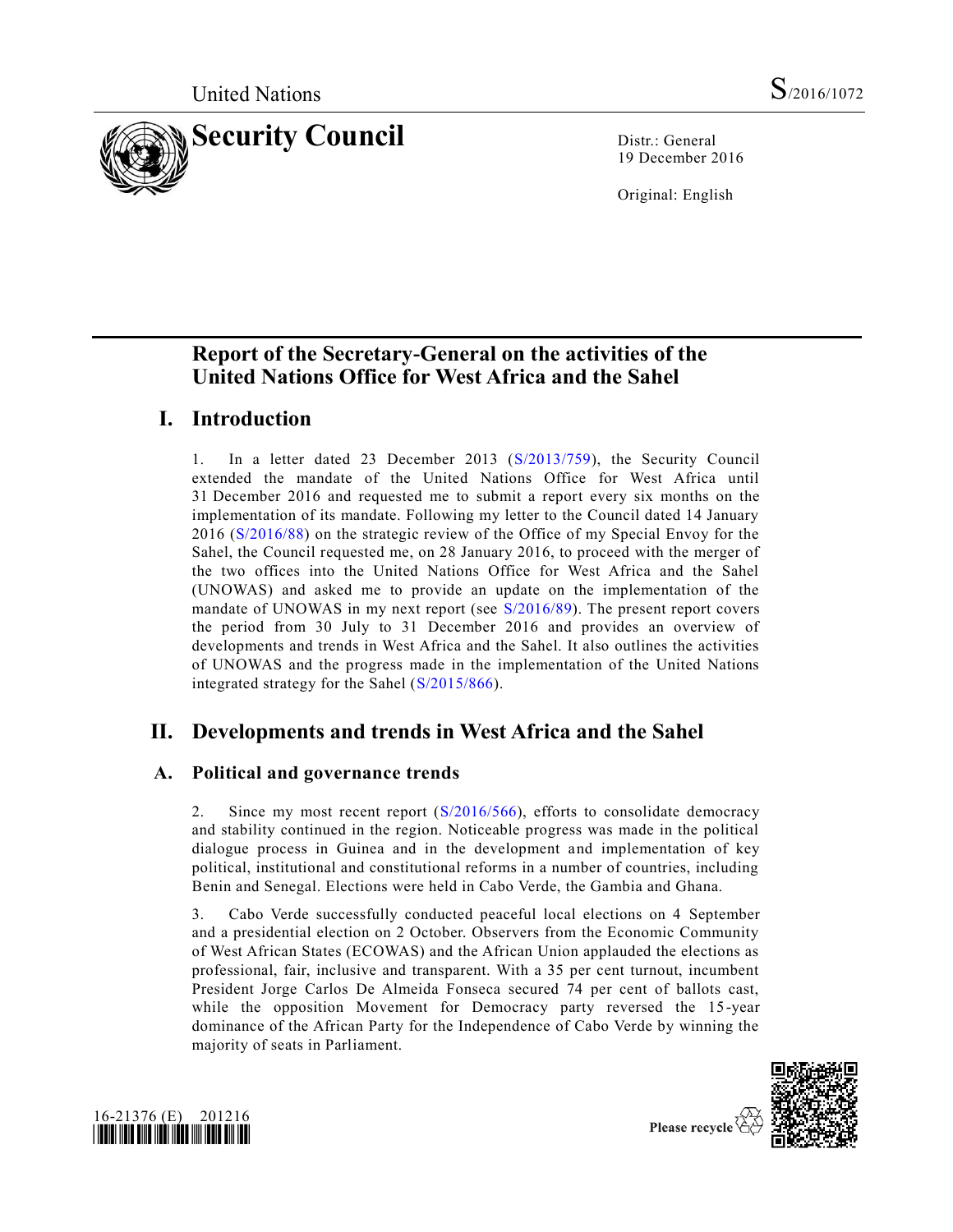4. In the Gambia, an ECOWAS mission in July, an African Union mission in September and a mission from the European Parliament Subcommittee on Human Rights in September expressed concern about the absence of conditions for a free and fair election. Subsequent requests by the European Union and ECOWAS to deploy electoral experts were rejected by the Government. The pre -electoral period was marked by cabinet reshuffles and the prosecution of senior officials for corruption and other offences. On 11 November, the Independent Electoral Commission announced the nomination of three presidential candidates: Adama Barrow of the Gambia Opposition for Electoral Reform; Mamma Kandeh of the Gambia Democratic Congress; and incumbent President, Yahya A. J. J. Jammeh Babil Mansa, representing the Alliance for Patriotic Reorientation. The Gambia Opposition for Electoral Reform is a coalition of seven opposition parties and an independent female presidential candidate who agreed to put forward a common presidential candidate. On 2 December, the Commission announced Adama Barrow as the winner of the election. The same day, President Jammeh gave a concession speech and called Mr. Barrow to congratulate him. On 5 December, the Commission issued a statement revising the number of votes received by each candidate and stating that the errors had not affected the final outcome of the election. The Commission also reported that representatives of all three candidates had accepted the results during a meeting at Commission headquarters earlier that day. On 9 December, to the dismay of many Gambians and the international community, President Jammeh stated that he rejected the result of the election and called for a new election when resources would allow it. Since then, political tension has been very high in the Gambia, with security officers placed on standby throughout the country and a heightened sense of anxiety among the population.

5. In Ghana, seven political parties and their presidential candidates competed in the presidential and legislative elections that took place on 7 December. Nana Akufo-Addo won the presidential election, and incumbent President John Dramani Mahama conceded defeat on 9 December, when the Electoral Commission of Ghana announced the results. The voting was generally peaceful and orderly, as confirmed by a number of international observation missions that had been deployed, including from the African Union, ECOWAS, European Union, the Commonwealth and the National Democratic Institute for International Affairs. The peace accord signed on 1 December by all seven political parties helped to lower political tensions and to prevent election-related violence.

6. In Guinea, following prolonged talks, the political parties agreed on 12 October to hold the long-overdue local elections in February 2017. During the talks, which took place against the backdrop of a recent rapprochement between President Alpha Condé and opposition leader Cellou Dalein Diallo, political actors reviewed the implementation of previous dialogue agreements and decided to, inter alia, reform the Independent National Electoral Commission and revise the electoral code to enhance the impartiality and credibility of future elections. The parties also agreed to provide compensation to victims of electoral violence.

7. In Benin, the Technical Commission appointed by President Talon to propose constitutional reforms finalized its report on 28 June, and preparations began for a referendum on the reform proposals to take place in early 2017. In Burkina Faso, members of the new Independent National Electoral Commission were sworn in on 27 July. On 21 October, the Government stated that an attempted coup d'état by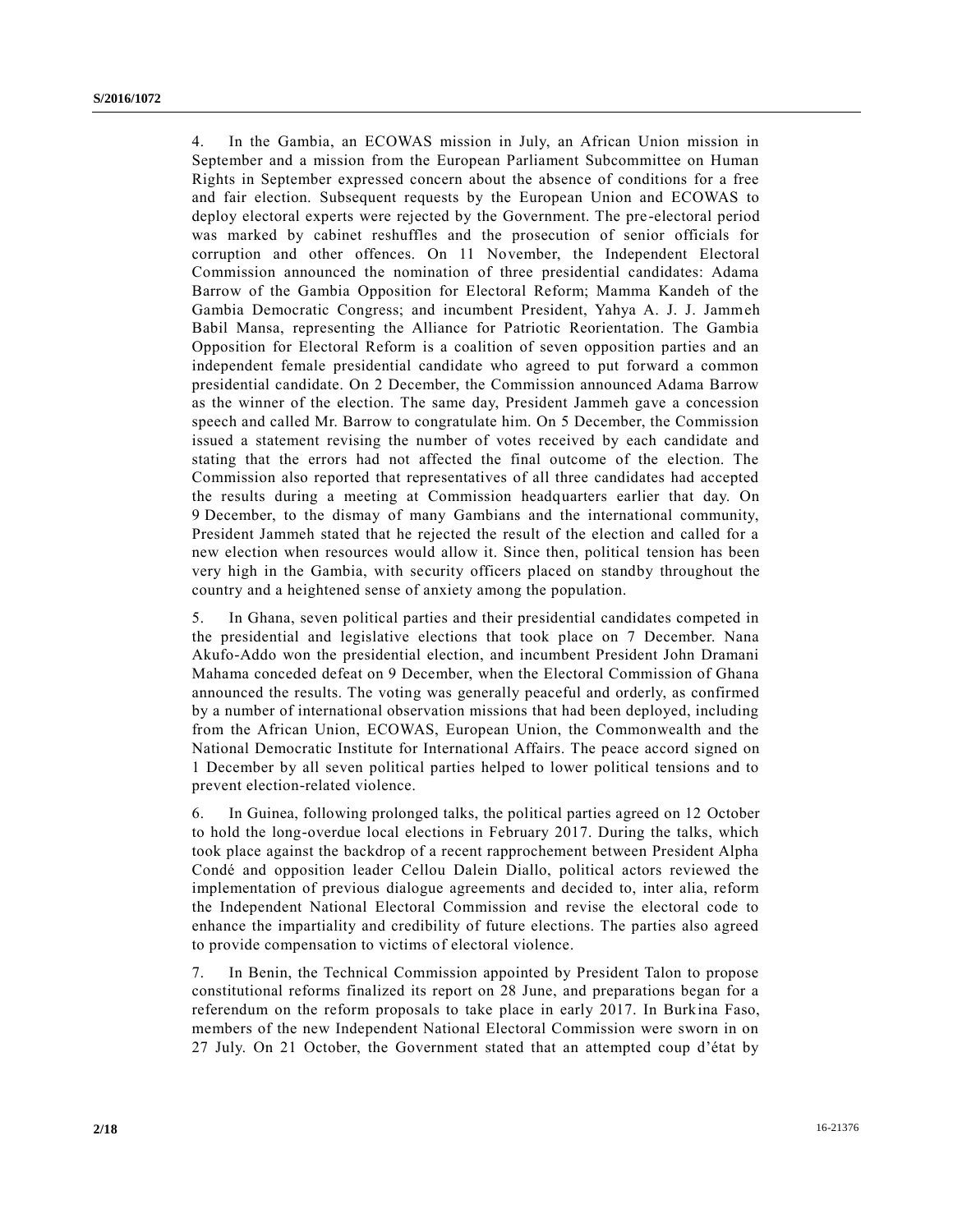former members of the presidential guard was foiled by security forces. Meanwhile, the High Council for Reconciliation and National Unity, which was established in March to assist in creating conditions conducive to reconciliation and national unity and to examine human rights violations committed by State authorities between 1960 and 2015, has yet to become fully operational. With respect to investigations into the "popular uprising" in October 2014 and the failed coup d'état in September 2015, the High Court reported on 30 September that 24 ministers under the former regime had been indicted.

8. In Côte d'Ivoire, a constitutional amendment establishing a Senate and the position of Vice-President and making the nationality requirement for presidential eligibility more flexible was endorsed by referendum on 30 October. Progress was made in Guinea-Bissau when the political stakeholders signed agreements mediated by ECOWAS in September and October, committing them to breaking the prolonged political impasse. However, the agreements have yet to be implemented owing to continued mistrust between the parties. In Mauritania, a dialogue process, which was boycotted by several opposition parties and the extra-parliamentary opposition coalition National Forum for Democracy and Unity, ended on 20 October with the signing of a political agreement. The agreement foresaw several constitutional amendments, including the abolishment of the Senate and the creation of regional councils. In the Niger, the National Council for Political Dialogue, a framework for consultation on matters of national interest, decided on 4 October to postpone *sine die* the local elections scheduled for January 2017 and to initiate a review of the electoral process. The decision was criticized by the opposition, which boycotted the session.

9. In Nigeria, the Government continued its anti-corruption campaign led by the Economic and Financial Crimes Commission. The former Ministers of Aviation and of Defence were charged with money-laundering, while two Supreme Court justices and the Abia State Resident Electoral Commissioner were arrested on corruption charges.

10. In Senegal, members of the High Council of the *collectivités territoriales* were elected on 4 September, in line with a constitutional amendment approved in the referendum of 20 March. On 4 October, Senegal introduced the ECOWAS biometric identity card, which will also be used as a voter card. However, the adoption by Parliament of a bill to review the voters' register on 11 August triggered protracted debate. In Sierra Leone, the release of the final report of the Constitutional Review Committee, which was expected during the reporting period, was further delayed. The delimitation of constituency boundaries and preparations for a national civil and voter registration exercise ahead of the presidential and parliamentary elections in early 2018 in Sierra Leone were sources of contention between the ruling and opposition parties. In Togo, there was no significant progress in the implementation of institutional and political reforms. The opposition continued to refuse initiatives by the High Commission for Reconciliation and Strengthening of National Unity, which on 21 July submitted reform proposals to the President of the country.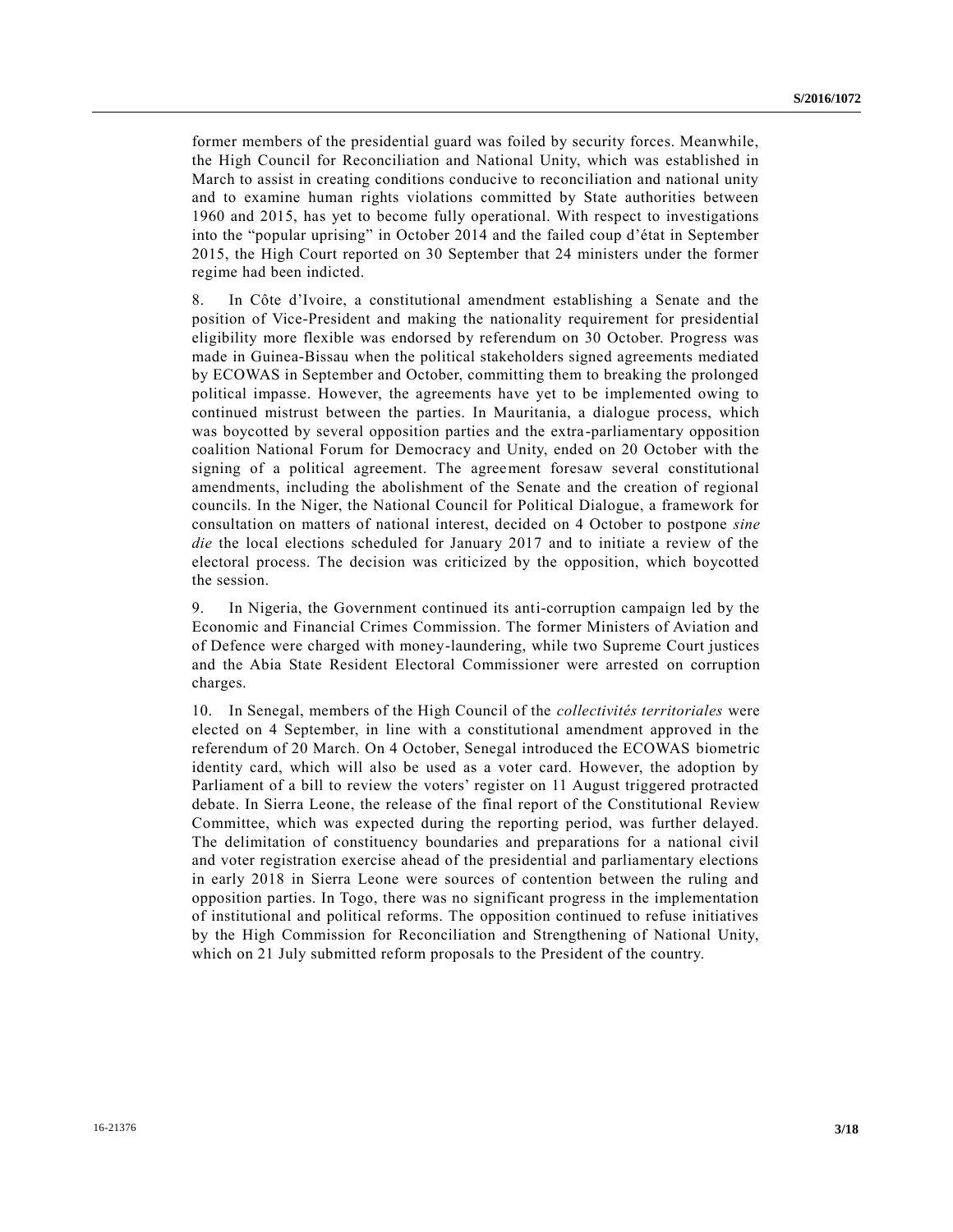### **B. Security trends**

11. The security situation in West Africa and the Sahel remained fragile due to the activities of violent extremist and terrorist groups, including Al-Qaida in the Islamic Maghreb and Boko Haram. Violent extremist groups based in Mali, including Al-Qaida in the Islamic Maghreb and Al Mourabitoun, continued to expand their geographical reach into the neighbouring countries of Burkina Faso and the Niger. In Burkina Faso, three soldiers and four civilians were killed in two attacks on 1 September and 12 October. In the Niger, several attacks were carried out between September and November by unidentified groups suspected of being based in Mali. On 6 October, an attack on a security post in an area hosting Malian refugees in Tazalit, Tahoua region, resulted in the death of 22 soldiers. The same week, an American aid worker was kidnapped in Abalak, Tahoua region. On 16 October, a high-security prison near the capital city of Niamey was attacked in what appeared to be an unsuccessful attempt to free Islamist militants. Meanwhile, insecurity linked to the presence of Boko Haram in the south-eastern region of Diffa continued to fuel displacement in this area.

12. During the reporting period, drug production, consumption and trafficking remained a serious concern. On 26 June, 20 tons of counterfeit medicines, cannabis and heroin were incinerated by Burkinabe authorities on the occasion of the International Day against Drug Abuse and Illicit Trafficking, while 200 kilograms (kg) of cocaine were seized by Guinean authorities in the port of Conakry in July and October. According to the United Nations Office on Drugs and Crime (UNODC), Guinea-Bissau and Mali remain vulnerable drug transit points, while production and distribution centres emerged in Côte d'Ivoire, Guinea Nigeria and Senegal. Some countries also witnessed an increase in arms trafficking and other illicit transnational activities. According to UNODC, law enforcement agencies in some countries were also involved in the sale of arms to militant groups and in receiving bribes from criminals at border posts to turn a blind eye to the illicit movement of goods and persons across borders.

13. Maritime piracy in the Gulf of Guinea remained an issue of concern. The International Maritime Bureau recorded 28 kidnapping cases from July through August. Pirate activities seemed to shift their focus from the theft of cargo to the kidnapping of crew members. In the waters off the coast of Nigeria, 40 pirate attacks were allegedly carried out by the Niger Delta Avengers.

14. Nigeria continued to face several security challenges, in particular a resurgence of violence in the southern region of the Niger Delta, clashes between farmers and pastoralists in the Middle Belt region, the Boko Haram insurgency in the north of the country and violent incidents between security forces and members of the Islamic Movement in Nigeria. Between July and November, 80 attacks against oil installations were recorded in the Niger Delta. The Government is continuing with its dual strategy of negotiating with the attackers while simultaneously enhancing security measures. Meanwhile, between July and November, it is estimated that 30 deadly clashes between farmers and herders resulted in approximately 222 deaths, which threatened to undermine peace, social cohesion and food security in the Middle Belt of the country. In addition, on 14 November, clashes between individuals participating in a Shia procession and the Nigerian police force broke out in Kano State, resulting in the deaths of dozens of Nigerians.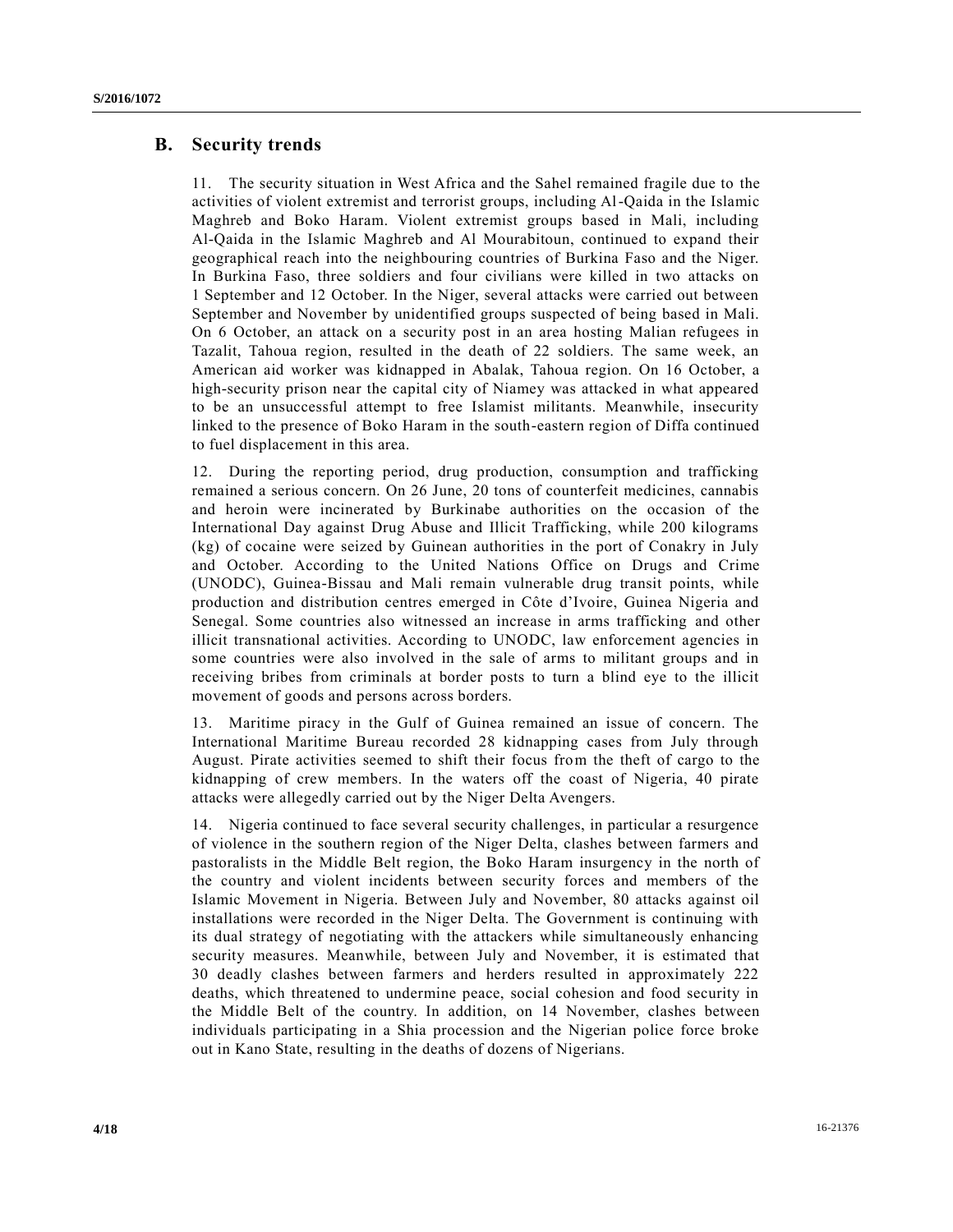#### **Counter-terrorism and Boko Haram violence**

15. Boko Haram continued to pose a security challenge in the Lake Chad Basin area. The Multinational Joint Task Force conducted several operations targeting the group's capabilities, disrupting its safe havens and destroying training and bomb making facilities. This contributed to a temporary decline in the scope and impact of Boko Haram attacks during the rainy season (July and August). It is estimated that the group carried out approximately 179 attacks between July and November, which resulted in 330 deaths. This included two separate attacks, on 16 and 17 October, against security forces in Borno State, Nigeria, killing more than 20 soldiers. In addition, 46 soldiers who had disappeared during the attacks have not been found. During the reporting period, Boko Haram continued to use suicide bombings, improvised explosive devices and ambushes to incite fear. There were also reports of factional divisions within Boko Haram, with the reported leadership of the group being ascribed to Abu Musab al-Barnawi by the Islamic State in Iraq and the Levant. In a video released on 10 August, the group's long-time leader, Abubakar Shekau, claimed he was still in charge.

16. Meanwhile, the Multinational Joint Task Force continued to strengthen its internal cooperation and operational capabilities, conducting successful operations in mid-September that resulted in the deaths of 70 Boko Haram militants in the Niger. Raids conducted by the Nigerian army on 19 August reportedly killed over 100 militants, including three senior Boko Haram commanders. On 13 October, following negotiations facilitated by the International Committee of the Red Cross and the Government of Switzerland, 21 of the Chibok girls were released, bringing the number of girls freed to 23. According to the Nigerian Government, further negotiations continue for the release of the remaining girls. While several countries announced further logistical and intelligence support, the Task Force remains seriously constrained by a lack of funds and assets. A meeting of the African Union Partners Group on 23 September disclosed that most pledges had not materialized, with the exception of \$34.3 million disbursed by the European Union, \$21 million by Nigeria and \$6.2 million by the United Kingdom of Great Britain and Northern Ireland.

## **C. Socioeconomic trends**

17. West African economies faced an economic landscape marked by a continuous slump in export commodity prices, tighter financing conditions, narrowing credit options, and concomitant budgetary pressures. According to the International Monetary Fund, during the reporting period, overall economic growth was at its lowest level in the past 12 years, and expectations for a rebound in 2016 have not materialized. While the performance and level of economic diversification varied between countries, oil-exporting countries appeared to be the hardest hit, with Nigeria officially entering into a recession. Efforts to improve access to foreign exchange in Nigeria were only partially successful and fostered the development of a parallel market. Countries exporting other raw materials, including Mauritania and Liberia, were equally affected by deteriorating terms of trade. Quickly depreciating currencies, such as in Nigeria and Sierra Leone, exacerbated economic hardship for large segments of the population. Growth prospects appeared to have improved for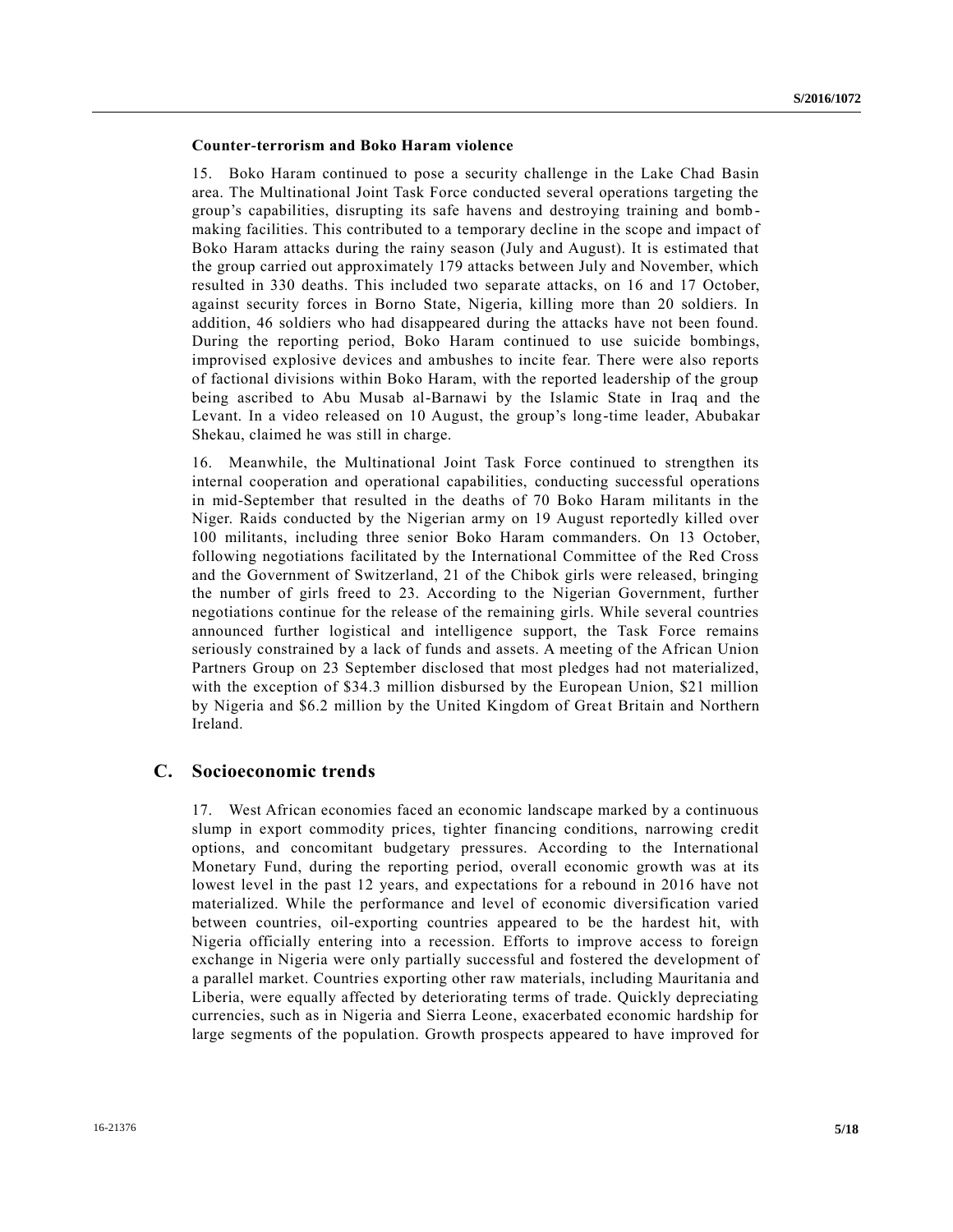Côte d'Ivoire and Senegal, partially owing to regulatory reforms conducive to growth. In its report entitled "Doing Business 2016", the World Bank ranked Senegal and Benin in the top 10 most improved economies, while Liberia was reported as having deteriorated since 2008, ranking 174th of 190 countries.

## **D. Humanitarian trends**

18. The overall humanitarian situation in West Africa and the Sahel remains dire. In areas under the influence of Boko Haram, extreme levels of food insecurity and malnutrition were reported, including reports of emerging famine conditions. Across the Sahel, some 32 million people are facing food insecurity, 9 million are in need of emergency food assistance, and 3.9 million children under the age of 5 are severely malnourished. During the period under review, humanitarian access remained hampered by insecurity and ongoing hostilities. More than 130,000 Malian refugees remained in Burkina Faso, Mauritania and the Niger. In the conflict-affected regions of the Lake Chad Basin, 2.6 million people remained displaced, and 6.3 million people were considered severely food-insecure. According to the United Nations Children's Fund, almost 400,000 children in north eastern Nigeria were severely malnourished. The majority of the displaced had been sheltered by communities that were already vulnerable, putting a further strain on their limited coping capacities. With the Nigerian army regaining control in areas formerly held by insurgents, nearly 800,000 people have become newly accessible, many of whom are in immediate need of life-saving assistance. Persistent attacks in Borno State (Nigeria), Diffa (Niger) and Maroua (Cameroon) continued to impede operations, while aid operations in Chad's border area were temporarily suspended owing to insecurity. While humanitarian organizations in the Lake Chad Basin countries stepped up operations to deliver assistance, only 30 per cent of the required funds, amounting to a total of \$739 million, was received. Only 32 per cent (\$664 million) of the United Nations appeal for \$2.09 billion for the Sahel has been funded.

19. According to data released by the International Organization for Migration (IOM), the number of recorded migrants passing through the Niger towards countries of the Maghreb has markedly decreased, following stricter control measures being implemented at major transit points and migrants without valid documentation being refused entry. However, migration flows in the Niger have increased significantly, with almost 400,000 outgoing and incoming migrants being registered at IOM flow monitoring points as of September. The migrants are mainly from the Gambia, the Niger, Nigeria and Senegal. In June, the European Council decided to use all relevant policies, instruments and tools, including development and trade, in order to prevent illegal migration and facilitate repatriations.

## **E. Trends on human rights**

20. The human rights situation in West Africa and the Sahel improved somewhat with respect to legal and institutional frameworks. Senegal adopted a law reforming its constitutional court, and Burkina Faso and the Gambia registered progress towards the establishment of national human rights commissions. Togo acceded to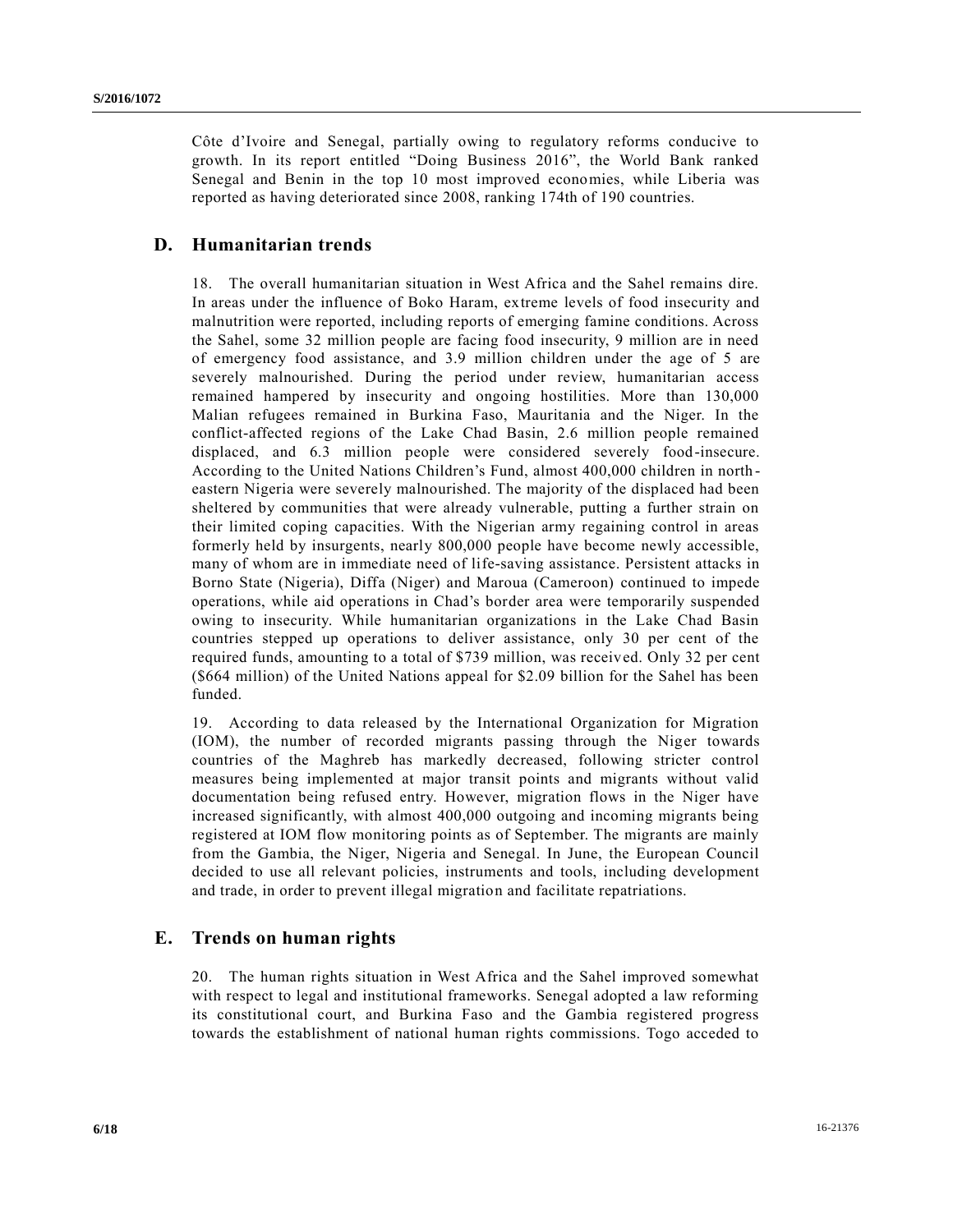the Second Optional Protocol to the International Covenant on Civil and Political Rights aiming at the abolition of the death penalty, while Guinea -Bissau adopted the 1954 Convention relating to the Status of Stateless Persons and 1961 Convention on the Reduction of Statelessness. A total of 12 of the 15 States members of ECOWAS have thus far adopted the Conventions. In the Gambia, a law outlawing forced and underage marriage was passed.

21. However, the continuing threat of terrorism had a negative impact on human rights standards across West Africa and the Sahel, in particular with respect to freedom of expression and assembly. Several thousand terror suspects were reportedly held in pretrial detention for extended periods in the Niger, where the legal pretrial detention time is four years. Although penal reforms in terrorismrelated cases were initiated in Burkina Faso, Côte d'Ivoire, Mauritania, the Niger and Senegal, arbitrary incarcerations continued to pose the risk of radicalizing detainees in West Africa and the Sahel.

22. In Nigeria, the special investigation panel established by the Nigerian National Human Rights Commission to investigate clashes between security forces and members of the Islamic Movement in Nigeria, which took place in December 2015 and resulted in about 350 casualties, submitted its report on 21 October. The panel recommended, inter alia, a forensic investigation, the timely trial of the Movement's leaders, the prosecution of involved military personnel, compensation for victims and training in crowd management for police. Concerns continue to be raised regarding possible violations of human rights by some security forces in the fight against Boko Haram, notwithstanding the commitment by the Government to take action.

23. In the Gambia, a senior member of the opposition United Democratic Party, Ebrima Solo Kurumah, reportedly died under unclear circumstances while in police custody on 21 August. Mr. Kurumah was arrested during a peaceful protest on 9 May. He is the second member of the United Democratic Party to have died in custody, following the death of opposition activist Ebrima Solo Sandeng on 15 April. On 20 July, 29 Party members were sentenced to three years in prison on several charges, including unlawful assembly. Calls by the international community for an independent investigation into the events of April and May, including the deaths of two opposition members while in state custody, have thus far gone unheeded. Meanwhile, three days after the announcement of the election results, the former leader of the opposition United Democratic Party, Ousainou Darboe, along with 18 Party members who had been sentenced, in July, to three years in prison, were released on bail. On 8 December, 11 more people who had been arrested after participating in peaceful protests in April and May were also released.

24. In Guinea, as part of the political dialogue process concluded on 12 October, political stakeholders agreed, inter alia, to establish a high court of justice and to release those detained in the wake of political protests. However, on the occasion of the seventh anniversary of the 28 September 2009 massacre, human rights defenders and victims' associations expressed concern about continuing delays in the prosecution of perpetrators, some of whom were in public office. On 29 June, the Provisional Commission for Reflection on National Reconciliation submitted its report to President Alpha Condé, who committed to setting up a truth, justice and reconciliation commission to investigate major violations of human rights in Guinea from 1958 to 2015.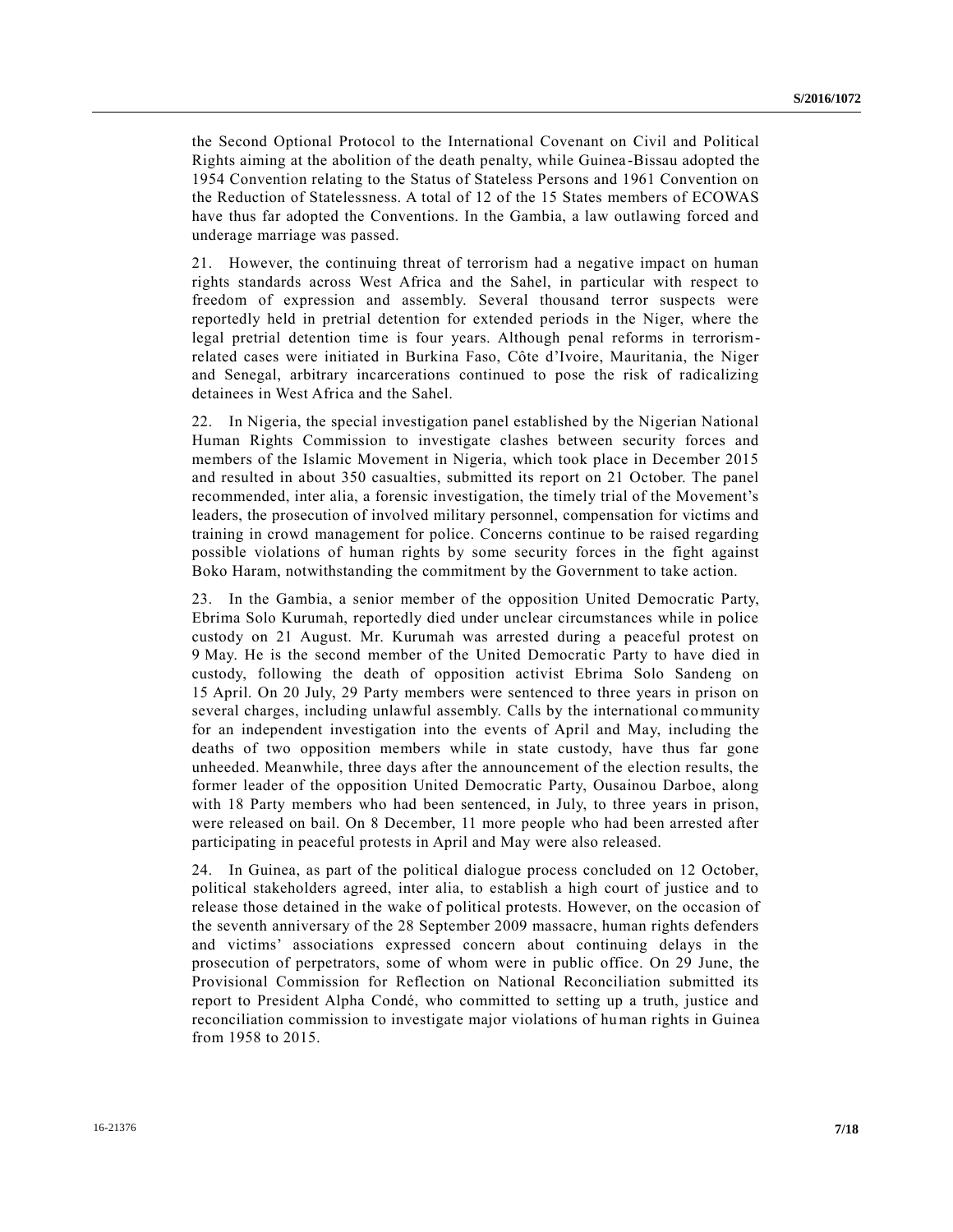25. In Mauritania, tensions were witnessed between public authorities and the Initiative pour la résurgence du mouvement abolitionniste, especially after 13 Intiative members were sentenced on 18 August to prison terms of between 3 and 15 years, following protests staged by the organization. The West African Human Rights Defenders' Network and other organizations condemned the verdict, and the European Union called for an investigation into judicial procedures and allegations of torture. On 18 November, the appeal court of Zouerate acquitted and released three of the 13 activists and reduced the sentence of the other 10.

26. On 29 July, the Extraordinary African Chambers within the Senegalese courts ordered former Chadian President Hissène Habré to pay 53 billion CFA francs to compensate the nearly 5,000 victims of arbitrary detention, acts of rape, sexual slavery, torture and war crimes committed under his rule. On 28 September, Appeal Court judges for his case were appointed by the Chairperson of the African Union Commission.

### **F. Trends on gender issues**

27. During the reporting period, some progress was made in efforts to support gender mainstreaming and the inclusion of women in political, peace and security processes. On 29 September, the Liberian House of Representatives passed the Equal Representation and Participation Bill, which provided for five seats for female politicians, one for youth and one for people with disabilities in the nation's lower House of Parliament. The Nigerian Senate continued its examination of the gender and equal opportunities bill, raising hopes for its eventual adoption. Civil society and other organizations continued their advocacy to enhance female political participation. A study released in September by the National Institute of Statistics and Economic Analysis in Benin revealed that the literacy rate of young women in the country dropped from 56 to 43 per cent between 2010 and 2015, highlighting the structural factors leading to female exclusion.

# **III. Activities of the United Nations Office for West Africa and the Sahel**

#### **A. Good offices and special assignments by my Special Representative**

28. During the reporting period, my Special Representative for West Africa and the Sahel continued in order to mobilize international and regional partners through his good offices missions to support national political dialogue, promote democratic reforms and encourage transparent and peaceful electoral processes. He conducted his missions in close collaboration with the United Nations country teams in each country.

29. Ahead of the presidential election in the Gambia on 1 December, and in the light of prevailing tensions in the country, my Special Representative conducted a mission to Banjul on 10 November. He held consultations with political parties, civil society representatives and election management bodies, during which he assured all stakeholders of the continued support of the United Nations. He urged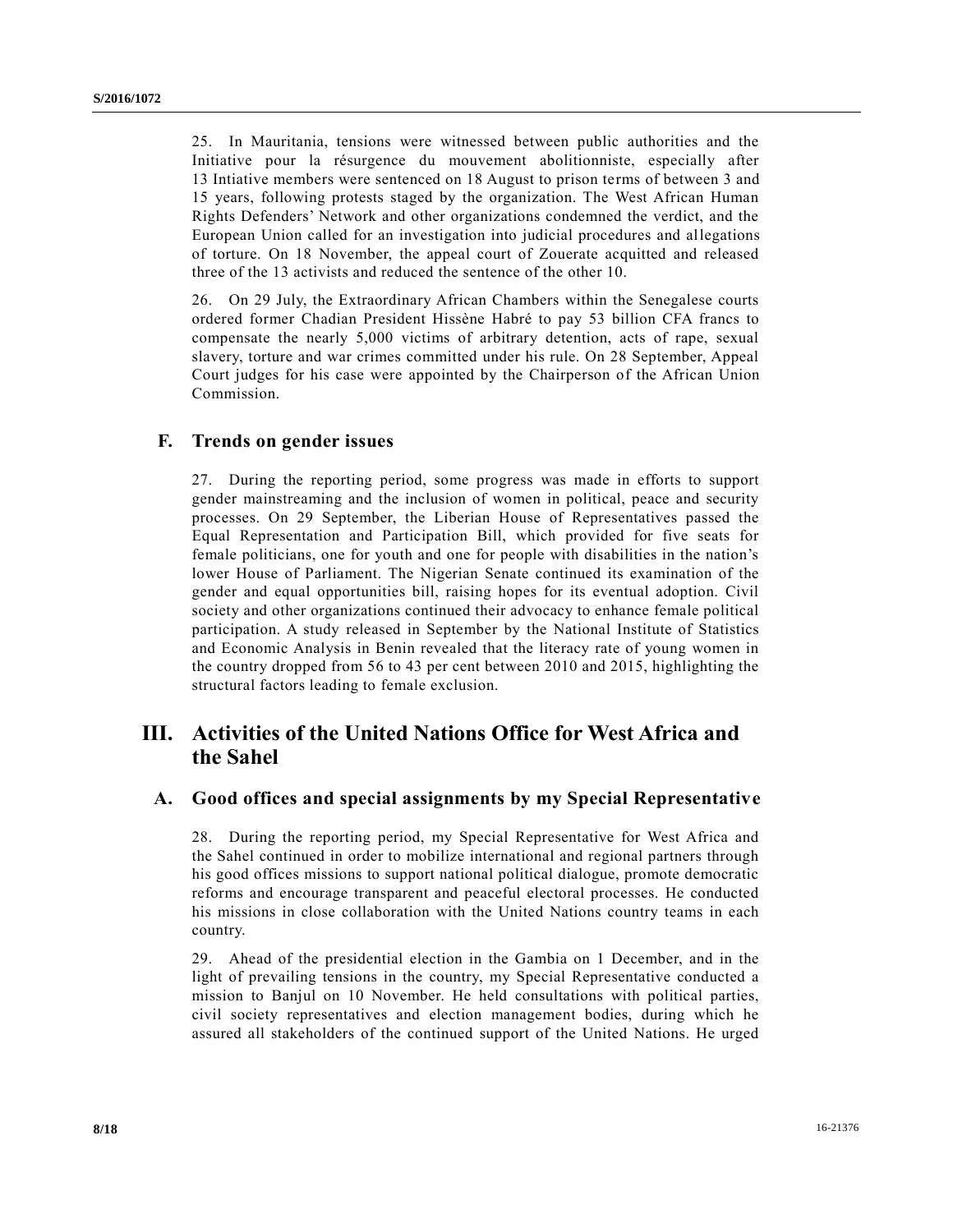the Government to deliver on its commitments to democratic governance and appealed to political actors to engage in genuine political dialogue. My Special Representative visited Banjul again, a day after the announcement of the election results, on 3 December, where he met with the President-elect, representatives of the opposition coalition, the ruling Alliance for Patriotic Reorientation, civil society and the diplomatic corps. The head of the ECOWAS office in Banjul accompanied my Special Representative to his meetings. In his consultations, the Special Representative encouraged all sides to work together for a peaceful transfer of power. Following President Jammeh's announcement on 9 December rejecting the election results, the Special Representative facilitated a joint statement by t he African Union, ECOWAS and United Nations, which was issued on 10 December and called on the Government of the Gambia to abide by its constitutional responsibilities and international obligations; to respect the verdict of the ballots; and to ensure the security of President-elect Adama Barrow and of all Gambian citizens. The following day, I called on President Jammeh and all political actors to fully respect the outcome of the election and carry out a peaceful and orderly transition process. On 13 December, my Special Representative returned to Banjul along with President Johnson-Sirleaf of Liberia — in her capacity as head of the ECOWAS Authority of Heads of State and Government — President Koroma of Sierra Leone, outgoing President Mahama of Ghana, President Buhari of Nigeria and a representative of the African Union Commissioner for Political Affairs.

30. Special Representative Chambas visited Ghana four times between October and December to help defuse political tensions and promote peaceful elections. His good offices, in collaboration with ECOWAS and other partners, were instrumental in ensuring the signing of the peace accord prior to the elections. The Electoral Commission in Ghana expressed appreciation for the support of the United Nations country team to the electoral process, including United Nations assistance in coordinating international observers and support to two situation rooms (the Women's Situation Room and the West Africa Network for Peacebuilding observer situation room).

31. During the reporting period, my Special Representative remained in contact with stakeholders engaged in the political dialogue process in Guinea. He met with President Alpha Condé in New York on 20 September and visited Guinea on 8 and 9 November. In his consultations with stakeholders, including President Condé and opposition leader Cellou Dalein Diallo, he commended the parties for the agreement reached on 12 October and reiterated the support of the United Nations in the implementation of its provisions.

32. In anticipation of the first post-conflict presidential elections to be held in Sierra Leone without the presence of a United Nations peace mission, scheduled for early 2018, my Special Representative conducted a mission to Freetown from 6 to 8 November, during which he consulted with relevant stakeholders on a number of critical issues, including the constitutional review process and electoral preparations.

33. My Special Representative visited Maiduguri, the capital of Borno State, Nigeria, in July and November. He interacted with a wide range of government representatives, humanitarian actors, United Nations agencies and civil society. He discussed challenges to rehabilitation efforts, humanitarian access and the demining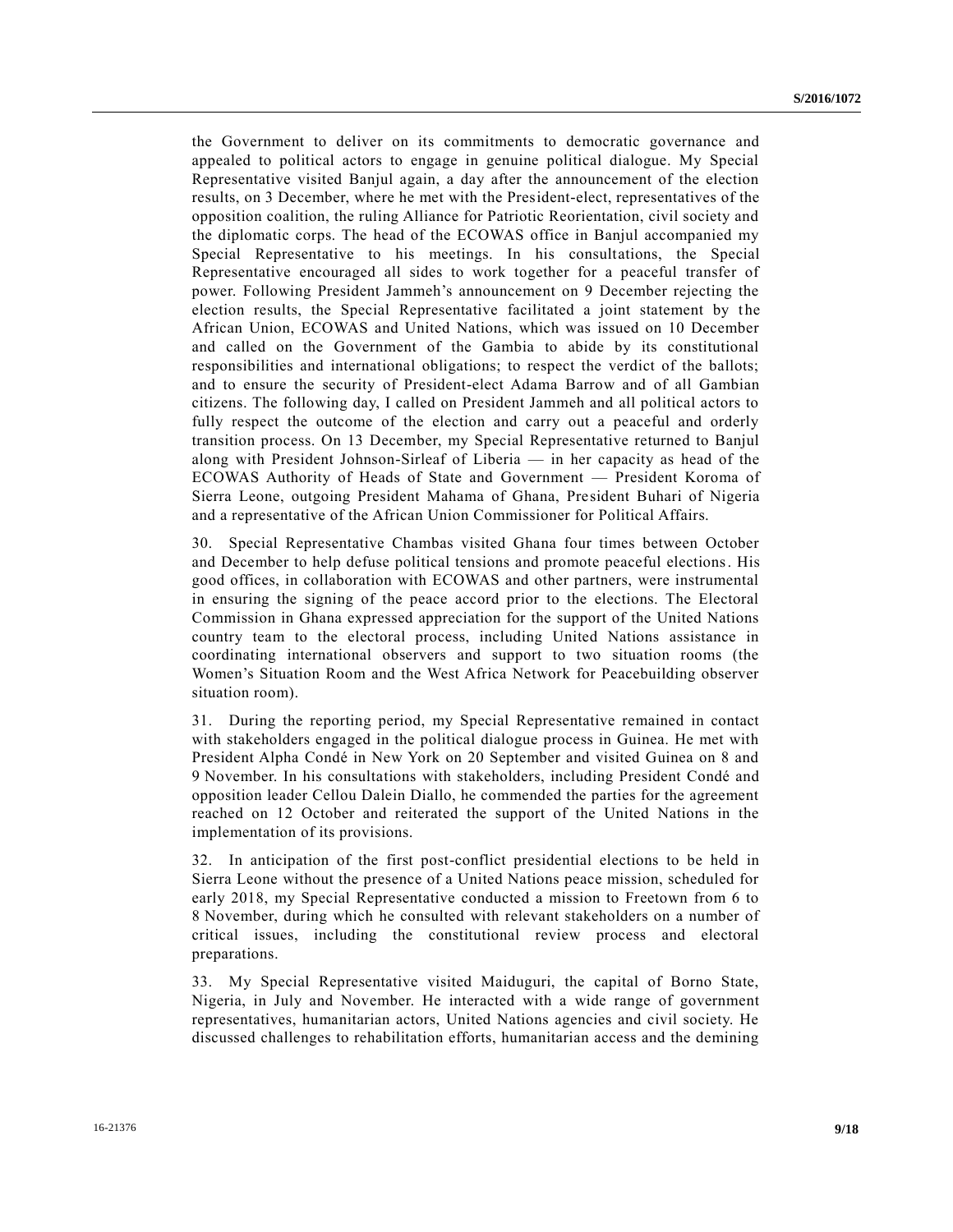of recaptured territories, for which international support remains crucial. He also paid a visit to a camp for internally displaced persons in Bakassi, where humanitarian assistance had been halted for security reasons, and advocated for the resumption of humanitarian assistance to the camp.

34. While in Nigeria, my Special Representative also held, on 1 August, a round table consultation with high-level Nigerian stakeholders, ECOWAS, the United Nations country team and representatives from academia and civil society, on violent extremism, militant activities, separatist tendencies in the south-east, tensions between pastoralists and farmers and other political and security-related issues affecting the country. The meeting helped strengthen cooperation with Nigerian stakeholders and reaffirm the United Nations support for the consolidation of the peace architecture in Nigeria.

35. On 21 September, President Buhari requested United Nations assistance in negotiating the release of the Chibok schoolgirls. In response, I designated my Special Representative, in his capacity as my High-level Representative for Nigeria, as the point of contact for further assistance. Since then, he has been engaging with Nigerian authorities and international partners. In his consultations, he has continued to stress the need for the international community to support Nigeria in addressing the issue of mass abductions by Boko Haram, the rehabilitation and reintegration of abductees and better humanitarian access in the north-east of the country. My Special Representative visited Nigeria from 13 to 18 November to meet with national and international stakeholders to determine how best to continue supporting the Nigerian Government's efforts in finding a negotiated solution for the release of the remaining Chibok schoolgirls.

#### **Cameroon-Nigeria Mixed Commission**

36. Insecurity in the northern Cameroon-Nigeria border areas, as a result of Boko Haram-related violence, continued to adversely affect the work of the Cameroon - Nigeria Mixed Commission, delaying field assessments and demarcation in several locations. Nonetheless, experts from both parties met in early December 2015 and reached an agreement on toponyms within a 30-kilometre corridor along both sides of the border, as part of the final mapping project. In addition, a project document on confidence-building measures was endorsed by the Government of Cameroon in May 2016 and submitted for approval by the Nigerian Government in late November.

37. On 1 August, in his capacity as my High-level Representative to Nigeria and Chair of the Cameroon-Nigeria Mixed Commission, my Special Representative held consultations in Abuja with President Buhari, who reiterated his commitment to a speedy resolution of the residual issues concerning the border demarcation. He also met with the head of the Nigerian delegation and other government officials in December 2016. The parties reiterated their commitment to fully implementing the judgment of the International Court of Justice as a matter of priority. By the end of the reporting period, significant progress towards the placement of 163 additional pillars had been achieved, thus exhausting the remaining resources in the extrabudgetary trust fund. My Special Representative therefore undertook a fundraising mission to Brussels, Paris, London and Berlin from 18 to 20 October, during which partners voiced appreciation for the Commission's work and pledged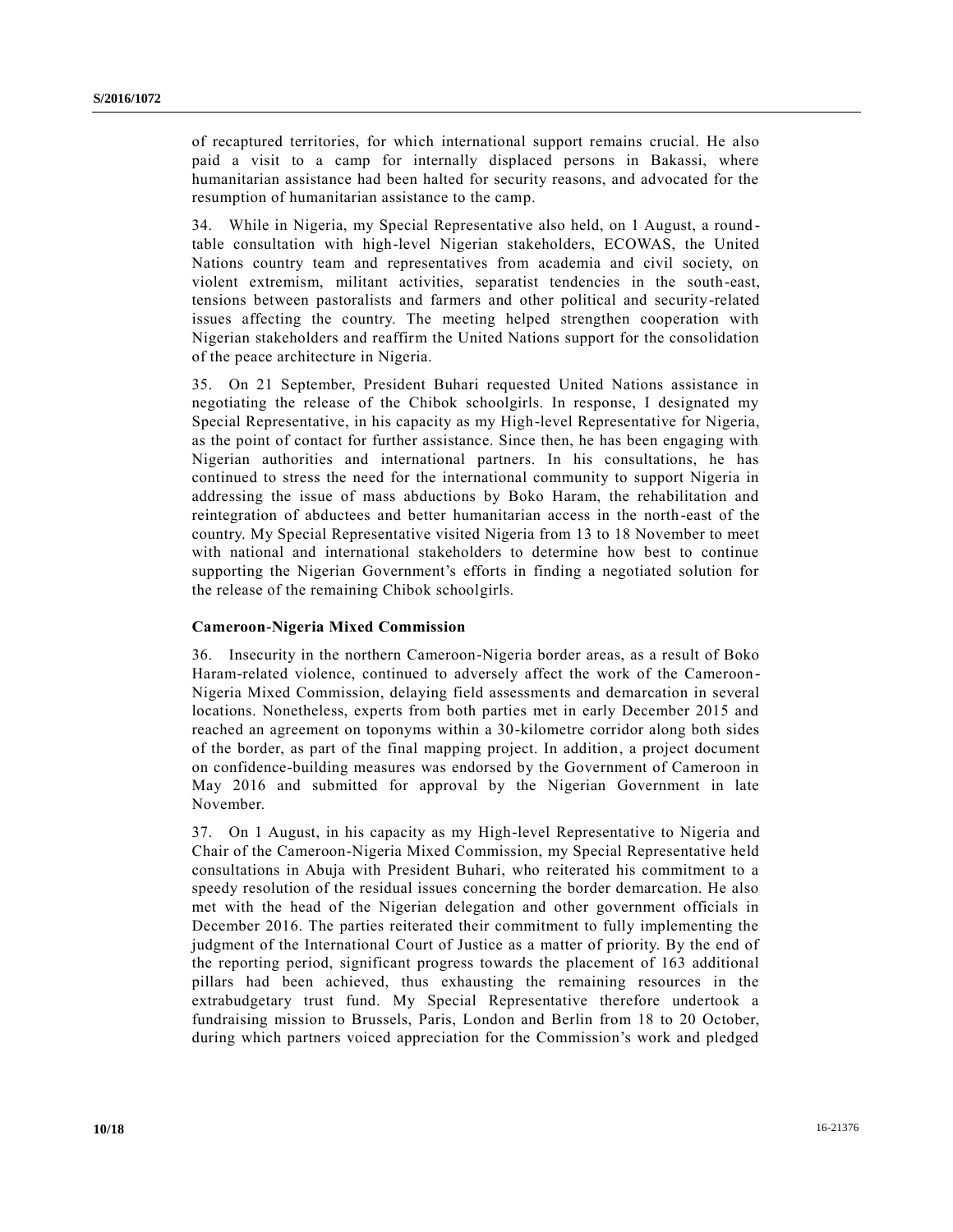support for the conclusion of its mandate, pending the submission of more detailed proposals.

## **Enhancing subregional capacities to address cross-border and cross-cutting threats to peace and security**

#### **Security sector reform**

38. From 17 to 21 October, UNOWAS, together with other United Nations representatives, visited the ECOWAS Commission in Abuja to provide additional support for the rolling-out of the ECOWAS policy framework on security sector reform, which is aimed at promoting a coordinated approach to security sector reform in the West Africa region.

39. In Guinea, the United Nations senior security sector reform advisory team continued to support the national security sector reform process. On 29 September, the national police school was reopened, after 16 years of closure, with the support of the team. The senior adviser also supported efforts to render the high council of national defence operational. In response to a request made by President Roch Marc Christian Kaboré of Burkina Faso, the senior adviser, together with UNOWAS, conducted a mission to Ouagadougou to assist the Government of Burkina Faso in the development of a security sector reform road map.

#### **Strategy for cross-border security in the Mano River Union**

40. From 23 to 28 October and 1 to 4 November, UNOWAS visited Liberia and Côte d'Ivoire, respectively, to explore options for advancing implementation of the strategy for cross-border security in the Mano River Union. Discussions with the United Nations Operation in Côte d'Ivoire, the United Nations Mission in Liberia and relevant partners helped to identify priority activities currently supported by the peacekeeping operations, which UNOWAS and the respective United Nations country teams should help to sustain after the drawdown of the missions. From 30 November to 1 December, the Mano River Union secretariat, with UNOWAS support, organized a subregional workshop on lessons learned following the establishment of the Mano River Union joint border security and confidence building units in Monrovia. Participants also exchanged views on initiatives to enhance cross-border cooperation and curb transnational organized crime.

#### **Piracy in the Gulf of Guinea**

41. During the reporting period, the Economic Community of Central African States and ECOWAS advanced their efforts to operationalize the Interregional Coordination Centre in Yaoundé, including by completing the recruitment of senior leadership staff. The ECOWAS Commission and Côte d'Ivoire are in the final stages of finalizing agreements for the establishment of the Regional Centre for Maritime Security in West Africa, which will be based in Abidjan. Negotiations are also continuing between the ECOWAS Commission and Ghana on logistical arrangements for hosting the headquarters for zone F, which comprises Burkina Faso, Côte d'Ivoire, Ghana, Liberia and Sierra Leone. Some progress was also made towards the operationalization of the headquarters for zone E, which covers Benin,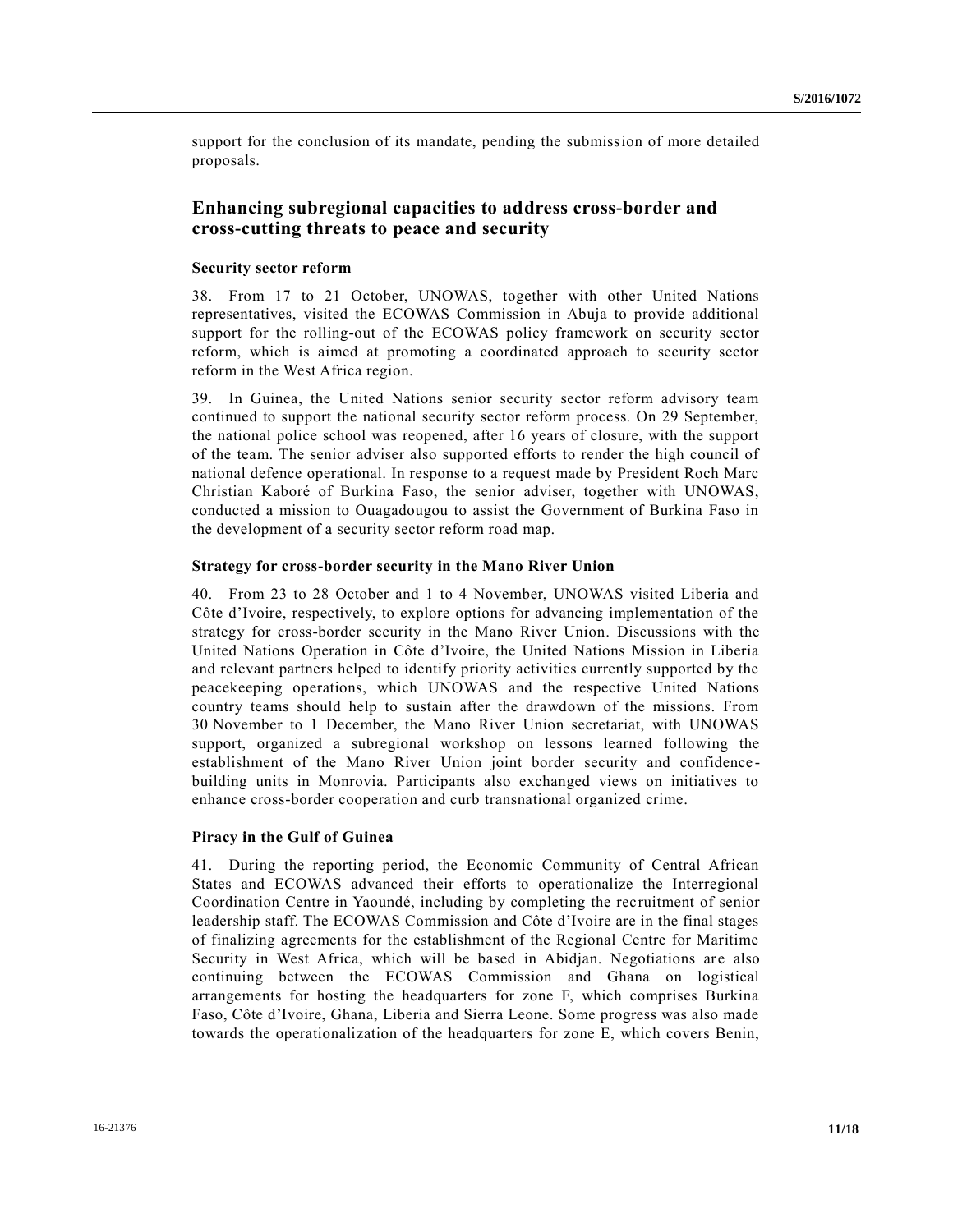the Niger, Nigeria and Togo, and is based in Cotonou. In his meetings, my Special Representative continued to support efforts by ECOWAS to identify a headquarters for zone G, which comprises Cabo Verde, the Gambia, Guinea, Guinea-Bissau, Mali and Senegal.

42. In the framework of the consultations between African countries, China and the United States of America to promote peace in Africa, my Special Representative attended a tripartite consultation meeting between African countries, China and the United States, organized by the Carter Center in cooperation with the Government of Togo and held in Lomé on 27 and 28 July. His participation and subsequent engagement helped to strengthen cooperation between regional actors, China, the United States and other partners on maritime security and economic development.

43. My Special Representative attended the African Union Extraordinary Summit of Heads of State and Government on Maritime Security and Safety and Development in Africa, held in Lomé on 15 October, at which the African Union Charter on Maritime Security, Safety and Development was adopted. During the side events that took place prior to the Summit, from 10 to 14 October, discussions focused on the need to boost the implementation of the Yaoundé maritime security architecture and strengthen the judicial response, including the prosecution of maritime crimes.

#### **Drug trafficking and transnational organized crime**

44. On 5 September, UNOWAS attended the ECOWAS ministerial conference in Abuja, at which participants, together with Mauritania, adopted the 2016 -2020 regional action plan on illicit drug trafficking, organized crime and drug abuse in West Africa. On 19 October, my Special Representative attended the launching ceremony for the action plan in New York, which focused on mobilizing resources for its implementation. With respect to the West Africa Coast Initiative, while the work of the Transnational Organized Crime Units in Guinea -Bissau, Liberia and Sierra Leone is continuing, no progress has been made in operationalizing the Units in Côte d'Ivoire or Guinea.

## **B. Implementation of the United Nations integrated strategy for the Sahel**

45. In response to the Security Council's call (see [S/2016/89\)](http://undocs.org/S/2016/89) for further progress towards the implementation of the United Nations integrated strategy for the Sahel, an independent evaluation was undertaken in October and November 2016 to look into the design, scope, thematic focus and implementation modalities of the strategy and provide recommendations to improve its implementation. The evaluation team interviewed a broad range of national and international partners at United Nations Headquarters and in Dakar, and visited the five member States of the Group of Five for the Sahel to conduct closer consultations with authorities and local and international stakeholders. The team's recommendations are reflected in my forthcoming proposal to the Security Council on the renewal of the mandate of UNOWAS and in ongoing efforts to review, at the operational level, the United Nations system's approach to the implementation of the integrated strategy, including its thematic focus, priorities, coordination arrangements, partnership s and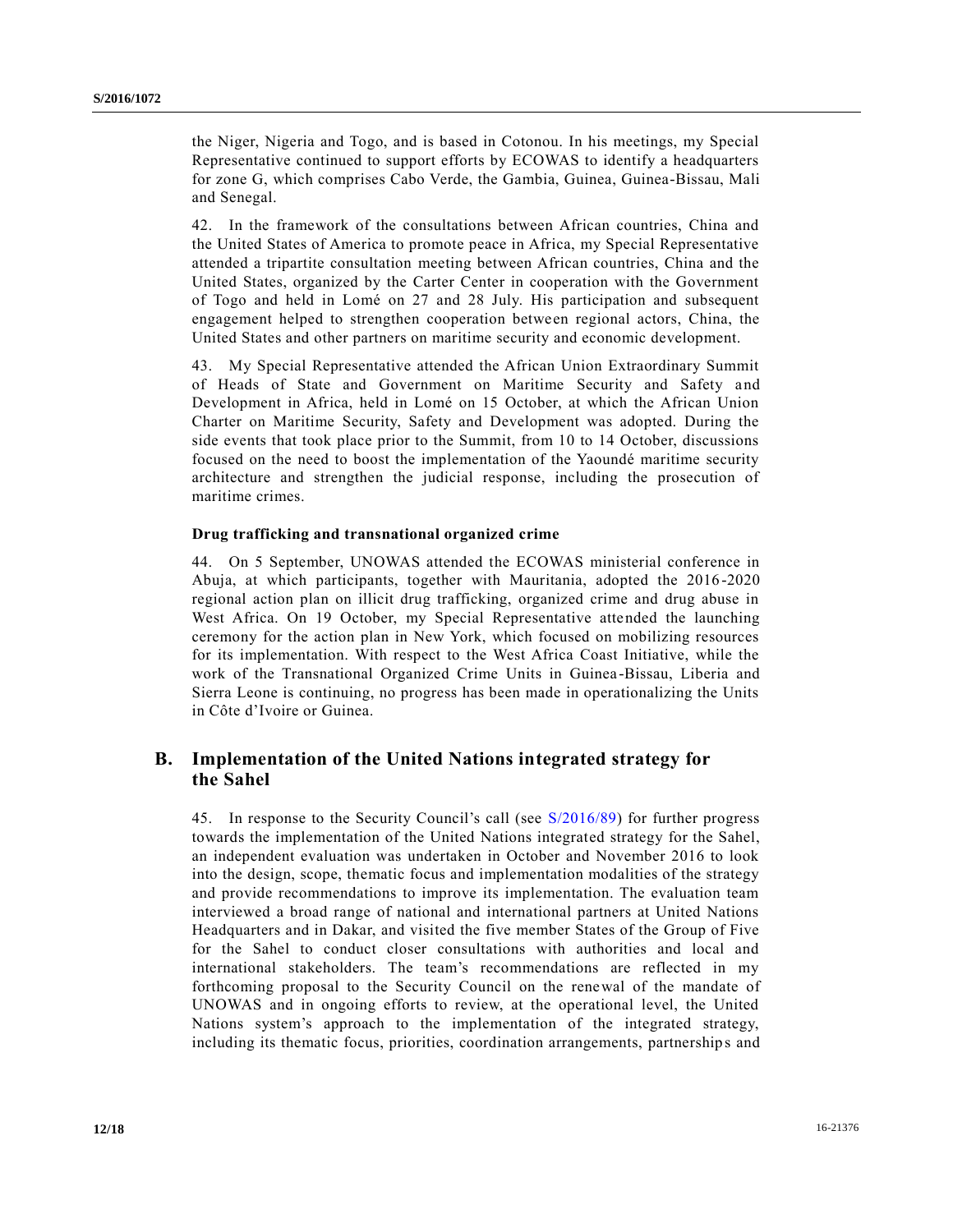the role of specific United Nations entities in the field and at Headquarters, in line with their respective mandates and comparative advantages.

46. As co-chairs of the technical secretariat of the Ministerial Coordination Platform for the Sahel, my Special Representative and President Pierre Buyoya, High Representative of the African Union for Mali and the Sahel and Head of the African Union Mission for Mali and the Sahel (MISAHEL), conducted a joint visit to N'Djamena from 4 to 8 August in order to reactivate the Ministerial Coordination Platform for the Sahel. In order to make progress on preparations for the next meeting of the Platform, a joint UNOWAS-MISAHEL technical-level mission visited Chad from 7 to 10 September.

47. Throughout the reporting period, efforts to improve coordination and secure funding for the implementation of the strategy intensified, with regular information exchanges between United Nations entities and external partners, including the Group of Five for the Sahel and potential donors. The three thematic working groups of the strategy — on governance, security and resilience — held regular meetings to improve programme delivery, including joint activities with regional entities.

48. Cognizant of the key role that Sahel countries play in countering violent extremism and pursuant to the Security Council's request (see [S/PRST/2015/24\)](http://undocs.org/S/PRST/2015/24), UNOWAS and other partners made efforts to strengthen the role of the Group of Five for the Sahel in this area. From 29 August to 1 September, UNOWAS provided support to a delegation of the Counter-Terrorism Implementation Task Force that visited the region to hold consultations with countries of the Group. This included a meeting, organized by UNOWAS and the Task Force, that brought together 40 regional experts and United Nations agencies to discuss support to the Group through the Integrated Assistance for Countering Terrorism Initiative, which focuses on building the capacities of Governments to counter terrorism and prevent violent extremism, in line with the integrated strategy and as mandated by the Security Council (see resolution [2195 \(2014\)](http://undocs.org/S/RES/2195(2014)) and [S/PRST/2015/24\)](http://undocs.org/S/PRST/2015/24).

49. UNOWAS also contributed to a conference on preventing violent extremism, organized by the African Union in partnership with the Group of Five for the Sahel and held in Bamako from 11 to 13 October. The meeting was the first in a series of events aimed at developing a regional action plan. It was attended by a wide range of representatives from countries of the Group and Algeria, Côte d'Ivoire, Nigeria and Senegal. Recommendations included strengthening media networks with a view to reinforcing counter-radicalization narratives. UNOWAS also continued to provide support to the permanent secretariat of the Group in operationalizing its threat analysis and early warning mechanism, which will be based in Nouakchott. It further assisted the Group in the development of guidelines for the prevention of radicalization and violent extremism.

50. Thanks to technical assistance provided by UNODC under the security pillar of the United Nations integrated strategy for the Sahel, authorities in Mali carried out a number of drug seizures, including one, in August, in Mopti, of over 400 grams of cocaine mixed with ephedrine with a market value of more than \$ 20,000. In October, they also arrested the alleged head of the international drug trafficking ring responsible for the trafficking of 2.7 tons of cannabis that had been seized in Bamako aboard a truck coming from Ghana in May. The arrest was made possible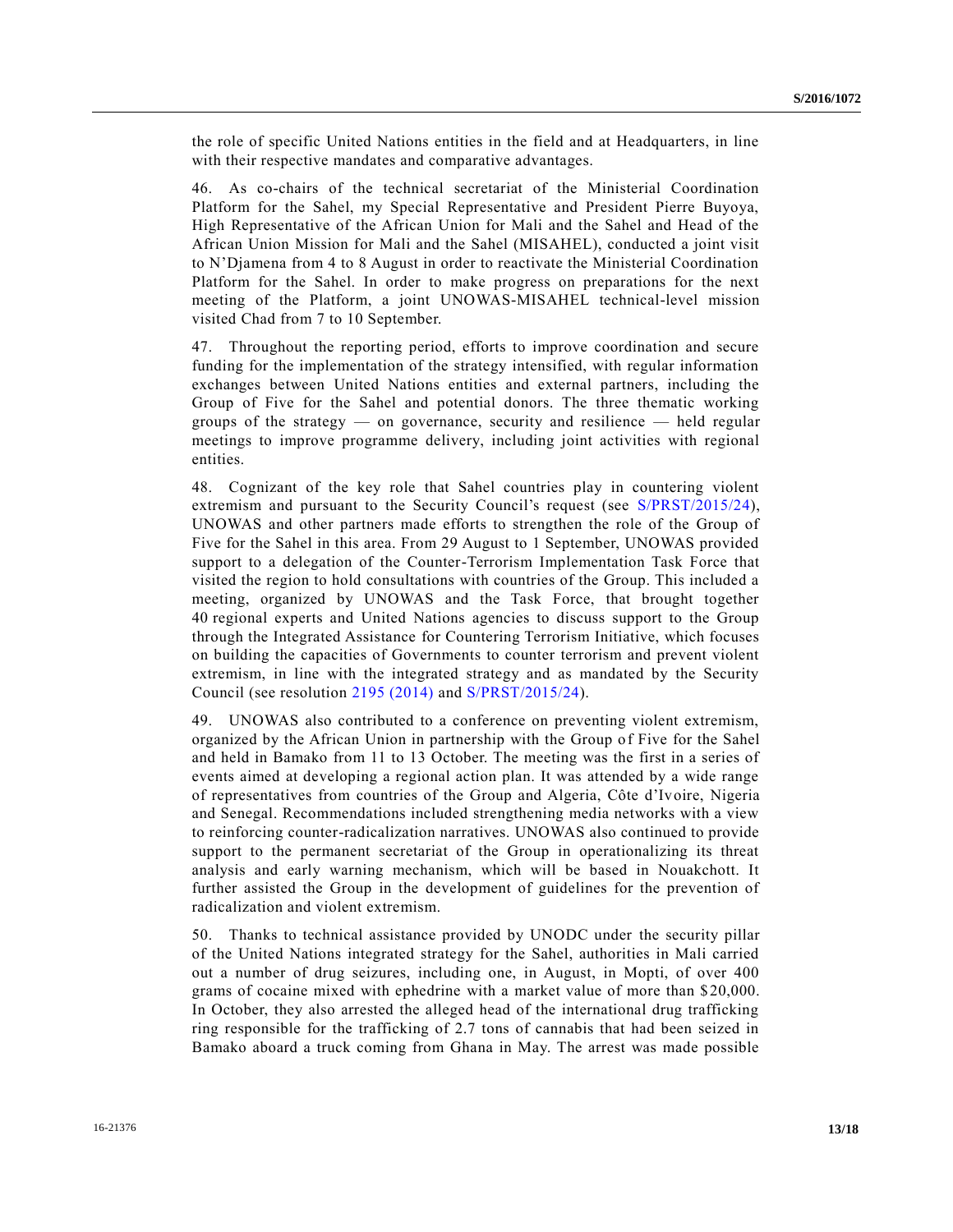through regional cooperation channels, as Malian authorities were able to locate the suspect in the Niger by exchanging information with their Senegalese counterparts. This was the first recorded instance in Mali's history of an international drug network being dismantled. In the Niger, the Joint Airport Interdiction Task Force at the Niamey International Airport intercepted some 9 kg of smuggled gold and €500,000 of undeclared currency on two passengers in October, highlighting the unit's capacity to counter forms of transnational organized crime that go beyond drug trafficking. UNODC also provided support to an anti-corruption awarenessraising campaign in the Niger and, in cooperation with the United Nations Educational, Scientific and Cultural Organization, helped universities in Burkina Faso to establish a master's degree programme on anti-corruption.

51. Under the governance pillar of the United Nations integrated strategy for the Sahel, a joint mission, comprising representatives from IOM, the Peacebuilding Support Office (PBSO), the United Nations Development Programme (UNDP) and UNHCR, was conducted in the Sahel region from 1 to 10 November to support the development of cross-border projects, funded from the United Nations Peacebuilding Fund. The project is aimed at promoting stability, building resilience and preventing the spread of violent extremism in border areas in the Liptako - Gourma region of Mali, Burkina Faso and the Niger. During the mission's visit to Mali from 1 to 5 November, programmatic entry points were identified to address conflict drivers in the region bordering Burkina Faso and the Niger. The findings of the mission were validated by the United Nations, civil society organizations and government officials from Burkina Faso, Mali and the Niger during a three-day workshop held in Ouagadougou from 7 to 10 November. PBSO is currently developing cross-border project documents, in line with the integrated strategy, to support the countries' efforts to tackle the root causes of conflict in the region.

52. With regard to the resilience pillar of the United Nations integrated strategy for the Sahel, the Governments of Burkina Faso, Chad, Côte d'Ivoire, Mali, Mauritania and the Niger met on several occasions within the framework of the Sahel Women's Empowerment and Demographic Dividend Project, led by the United Nations Population Fund, which seeks to address demographic challenges in the Sahel. During a high-level symposium on the demographic dividend and Africa's development, organized in Dakar on 29 June, and a high-level dialogue on strengthening partnership to accelerate Africa's demographic dividend, organized in New York on 19 September, a road map with an emphasis on youth empowerment was developed by participating Governments to address the root causes of insecurity in the Sahel.

53. Further to the request of the Security Council, contained in its presidential statement of 8 December 2015, for "detailed information on the financial contributions towards boosting economic growth and eradicating poverty, through projects that would support peace and security efforts in the Sahel region'' [\(S/PRST/2015/24\)](http://undocs.org/S/PRST/2015/24), the Secretariat undertook consultations with the relevant entities concerning the pledges made to Sahelian countries, announced during the joint high-level visit to the Sahel by the United Nations, African Union, World Bank, African Development Bank and European Union in November 2013. According to its data, the World Bank has committed over \$7.2 billion since 2013 to 13 Sahel countries (Algeria, Burkina Faso, Chad, Côte d'Ivoire, Guinea, Guinea -Bissau, Libya, Mali, Mauritania, the Niger, Nigeria, Senegal and the Sudan), of which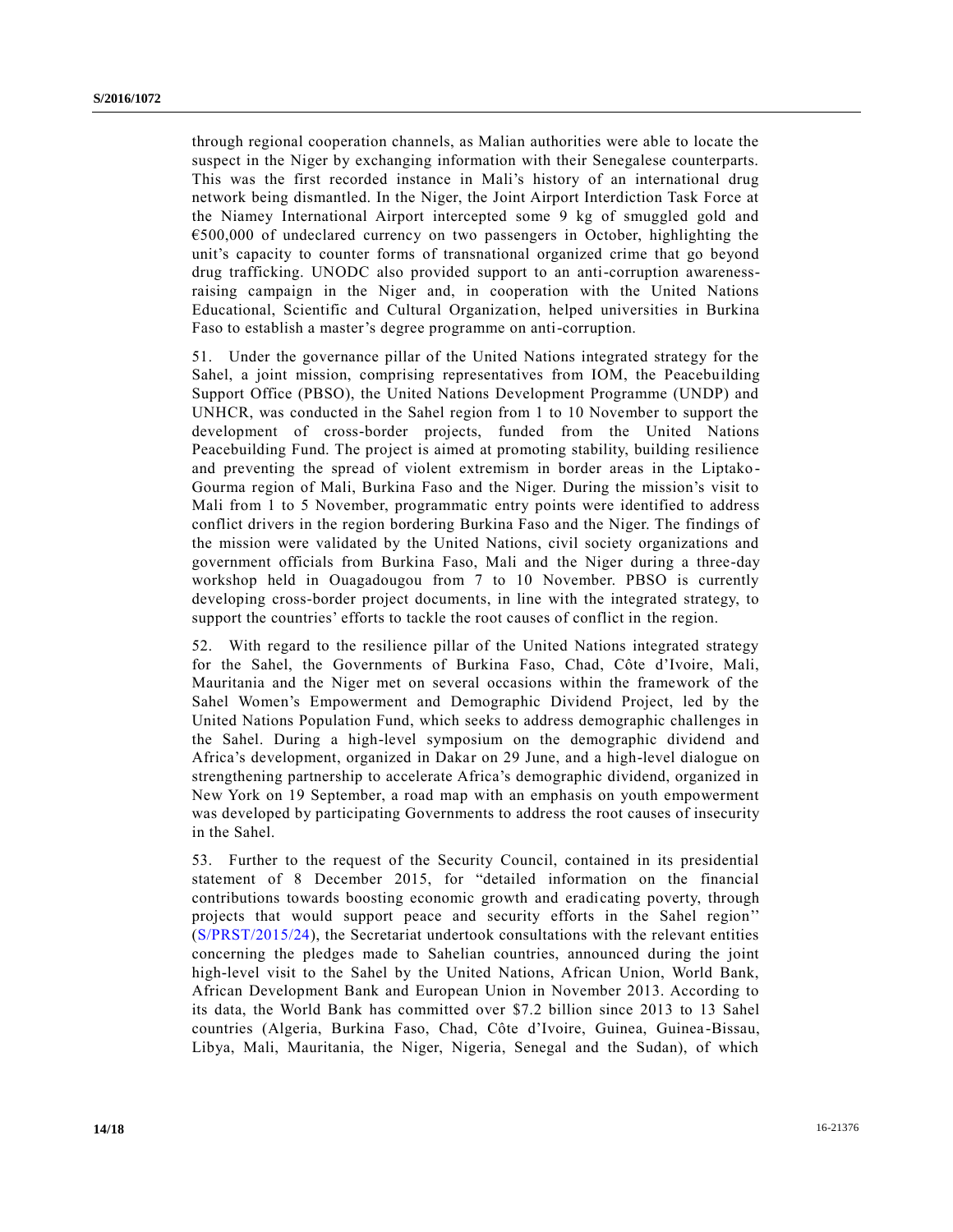\$5.1 billion has been disbursed. Of the \$7.2 billion pledged to the Sahel, the World Bank committed \$1.9 billion and disbursed \$1.6 billion to countries of the Group of Five for the Sahel. Meanwhile, according to its data, the European Union committed \$3 billion to the 13 countries of the Sahel in 2013 and \$3.1 billion in 2014, of which approximately one third was committed to countries of the Group. The European Union disbursed \$3.6 billion to the 13 countries of the Sahel in 2013 and \$2.8 billion in 2014, which included disbursements of \$1 billion and \$0.9 billion in countries of the Group in 2013 and 2014. Those figures do not take into account the additional funding mobilized for operational deployments such as African Union and United Nations missions in Mali (MISAHEL and the United Nations Multidimensional Integrated Stabilization Mission in Mali), the European Union Training Mission in Mali, the European Union Capacity Building Missions in Mali and the Niger and other contributions that do not qualify as official development assistance but nonetheless support peace and security efforts. In November 2015, the European Union also established an emergency trust fund for stability and to address the root causes of irregular migration and displaced persons in Africa. The fund includes \$1 billion in earmarked funding for the Sahel and Lake Chad regions.

## **C. Promotion of good governance, respect for the rule of law, human rights and gender mainstreaming**

54. UNOWAS participated in a forum for non-governmental organizations, organized by the African Centre for Democracy and Human Rights Studies and held in Banjul from 17 to 19 October, which aimed at enhancing the participation of non-governmental organizations in the fifty-ninth ordinary session of the African Commission on Human and Peoples' Rights. On the margins of the forum, UNOWAS co-chaired a panel on strengthening the capacity of national and regional civil society networks. Upon conclusion of the forum, the non-governmental organizations adopted nine resolutions that were later submitted for consideration by the Commission. On 21 October, UNOWAS participated in the fifty-ninth ordinary session of the Commission, also held in Banjul.

55. As part of a mission to Ouagadougou together with the Department of Political Affairs, PBSO and UNDP, from 28 June to 5 July, UNOWAS contributed to an assessment aimed at strengthening the capacities of the High Council for Reconciliation and National Unity of Burkina Faso, which led to the development of a project aimed at reinforce the Council's capacity.

56. During the reporting period, UNOWAS efforts to promote the role of women and youth in conflict prevention focused on creating synergies among regional organizations while raising awareness regarding Security Council resolution [1325](http://undocs.org/S/RES/1325(2000))  [\(2000\)](http://undocs.org/S/RES/1325(2000)) and subsequent resolutions on women, youth, and peace and security, including resolutions [2242 \(2015\)](http://undocs.org/S/RES/2242(2015)) and [2250 \(2015\).](http://undocs.org/S/RES/2250(2015)) In this regard, in August and September, UNOWAS and the United Nations Entity for Gender Equality and the Empowerment of Women met with regional members of the Working Group on Women, Peace and Security in West Africa, coordinated outreach missions of the Working Group to Burkina Faso, Mauritania and the Niger, and held a workshop with academic partners in Ouagadougou on 14 October. In addition, UNOWAS supported the re-establishment of the ECOWAS West African Network of Young Female Leaders.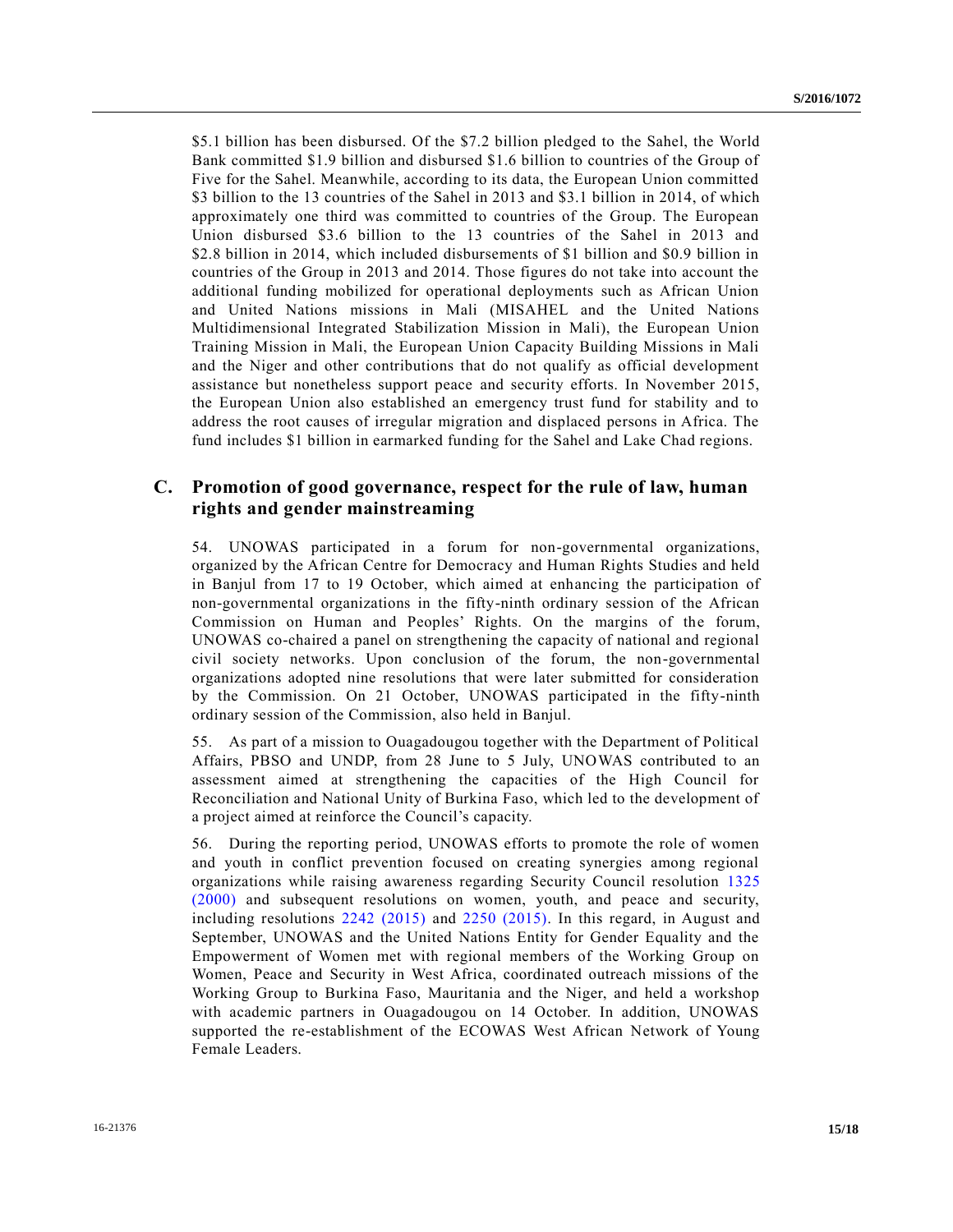## **D. Inter-institutional cooperation**

#### **United Nations inter-institutional cooperation**

57. From 9 to 11 November, UNOWAS participated in an inter-agency mission to Burkina Faso, led by the Department of Political Affairs. The purpose of the mission was to hold consultations with national authorities and relevant stakeholders for the development of a strategic framework for the implementation of a pilot approach on "sustaining peace", in line with the twin Security Council and General Assembly resolutions (Council resolution [2282 \(2016\)](http://undocs.org/S/RES/2282(2016)) and Assembly resolution  $70/262$ ), to help Burkina Faso to consolidate stability in the post-transition period. The strategy will be supported by all levels of the United Nations system and will emphasize political support, alignment with regional approaches and strong linkages with national planning processes in support of stabilization tasks such as national reconciliation. The approach also foresees the enhancement of partnerships with international financial institutions. In close collaboration with UNDP and other United Nations entities, UNOWAS will play a central role in the implementation of the strategy for sustaining peace.

#### **Cooperation with regional and subregional partners**

58. On 20 October, UNOWAS and ECOWAS held a desk-to-desk meeting at the ECOWAS Commission in Abuja. The meeting discussed priority areas for cooperation in 2017, including joint early warning and fact-finding missions to riskprone countries, and cross-cutting thematic areas such as the implementation of Security Council resolution [1325 \(2000\)](http://undocs.org/S/RES/1325(2000)) on women and peace and security. In line with the UNOWAS-Mano River Union cooperation framework workplan that was adopted in May, a technical meeting was held on 9 November to review progress and plan joint activities in 2017. Following the establishment of the UNOWAS liaison cell in Nouakchott in April, UNOWAS focused on facilitating United Nations engagement with the Group of Five for the Sahel.

## **IV. Observations and recommendations**

59. The overall situation in the West Africa and Sahel subregions during the reporting period was positive. I was particularly encouraged by the successful holding of peaceful and credible elections in Cabo Verde and Ghana and by the outcome of the political dialogue in Guinea. I was also encouraged by the steps taken to develop and institute political, institutional and constitutional reforms in Benin, Burkina Faso, Côte d'Ivoire, Liberia, Senegal and Sierra Leone. I urge national stakeholders to continue to engage in dialogue in a spirit of tolerance, openness and inclusivity.

60. I welcome the measures taken by the United Nations system, in partnership with the authorities of Burkina Faso, to pilot a new approach to sustaining peace in the country, including the development of a strategic framework to help consolidate stability in the post-transition period. I commend the authorities for the work undertaken, with United Nations support, to reform and reorganize the security sector and to support national reconciliation. I call on institutional partners and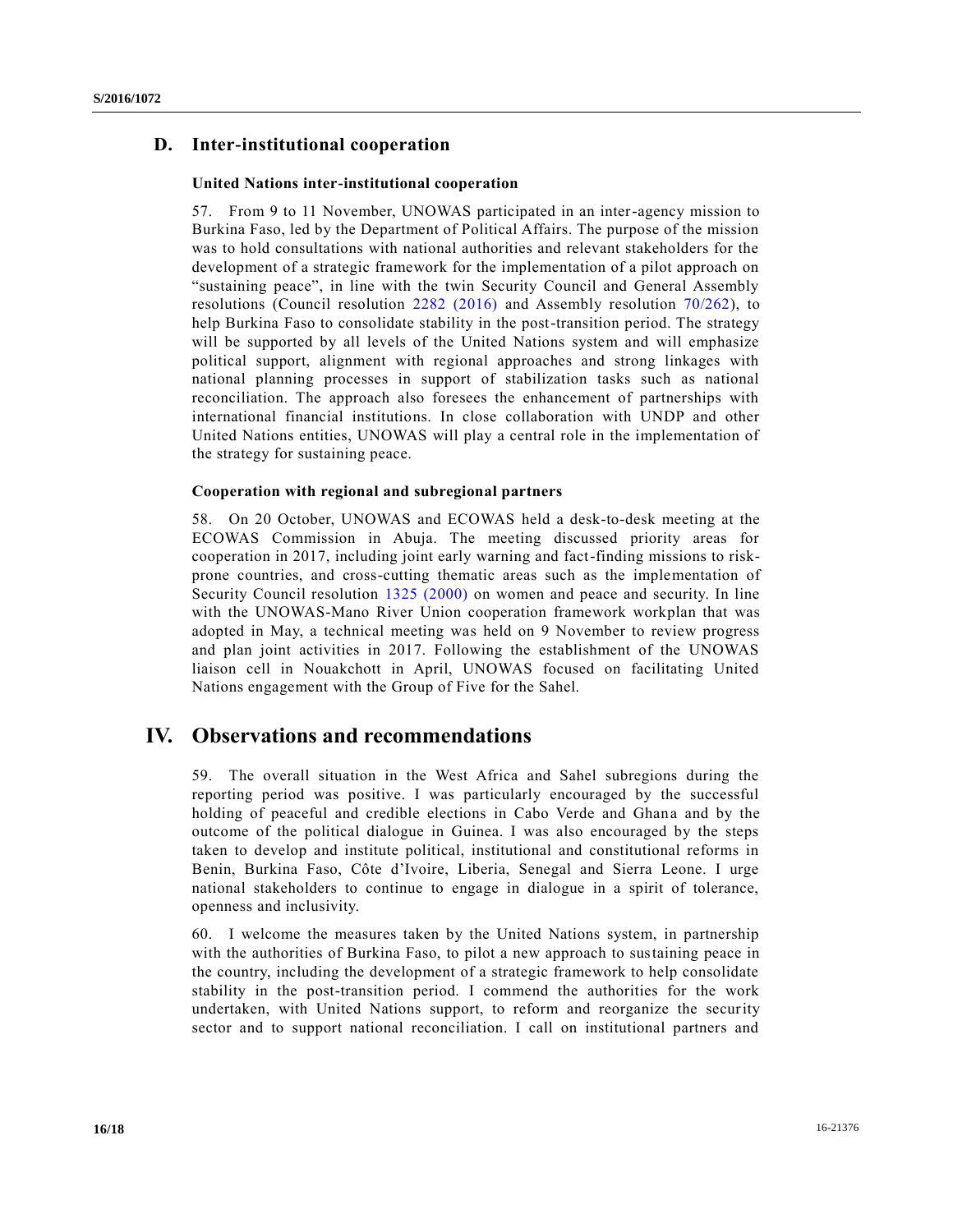donors to support those efforts and ensure close coordination as part of a wider partnership to support Burkina Faso in consolidating stability and democratic gains.

61. I am dismayed by the 9 December statement by President Yahya A. J. J. Jammeh of the Gambia rejecting the outcome of the 1 December presidential election. I reiterate my earlier call for a peaceful, timely and orderly transfer of power, in full respect of the will of the Gambian people as expressed in the election. I urge the Security Council to continue to support the efforts of the people of the Gambia, ECOWAS, the African Union and the United Nations for a speedy and peaceful transfer of power.

62. I remain worried by the prevalence of terrorist and violent extremist threats in the region and their linkages to transnational organized crime. While I commend the commitment by concerned Member States, regional organizations and other partners to step up efforts, with United Nations support, to prevent and counter violent extremism, I encourage further collaboration to address the underlying drivers relating to development, social exclusion, environmental degradation and governance.

63. The escalation of militant activities in the Niger Delta region and the incidents of violence between pastoralists and farmers in the Middle Belt region of Nigeria are also worrisome. In that regard, my Special Representative will continue to support efforts to strengthen the national peace architecture in the country with a view to addressing internal security challenges that have the potential to spill over.

64. I commend the Cameroon-Nigeria Mixed Commission for its continued efforts to implement the judgment of the International Court of Justice of 10 October 2002. I am encouraged by the continued cooperation between the Governments of Cameroon and Nigeria to ensure the completion of the border demarcation, implement confidence-building measures and protect the rights of the affected border communities. My Special Representative will continue to provide good offices to help to resolve any outstanding issues and assist the two parties in mobilizing resources.

65. I welcome the leadership demonstrated by countries in West Africa and the Sahel in advancing democracy and spearheading initiatives to tackle security challenges in the region. I commend the sustained efforts made by participating countries for the operationalization of the Multinational Joint Task Force, which led to a reduction in the number of casualties due to Boko Haram attacks. I encourage stronger partnership among affected countries, as well as between them and the African Union, and reiterate my call for all counter-insurgency efforts to be carried out in full compliance with international humanitarian, human rights and refugee law. I welcome the assistance provided by regional and international partners, but remain very concerned about the continuing humanitarian toll in the region. I urge donors to support the humanitarian response in the Lake Chad Basin, which remains critically underfunded, and to intensify demining, rehabilitation and resettlement efforts while addressing the underlying root causes that led to the emergence of Boko Haram. My Special Representative, in his capacity as my High-level Representative for Nigeria, will continue to reach out to relevant stakeholders to build momentum with a view to facilitating the release of Boko Haram abductees.

66. I am encouraged that the pledges made during the joint visit to the Sahel by the United Nations, African Union, World Bank, African Development Bank and